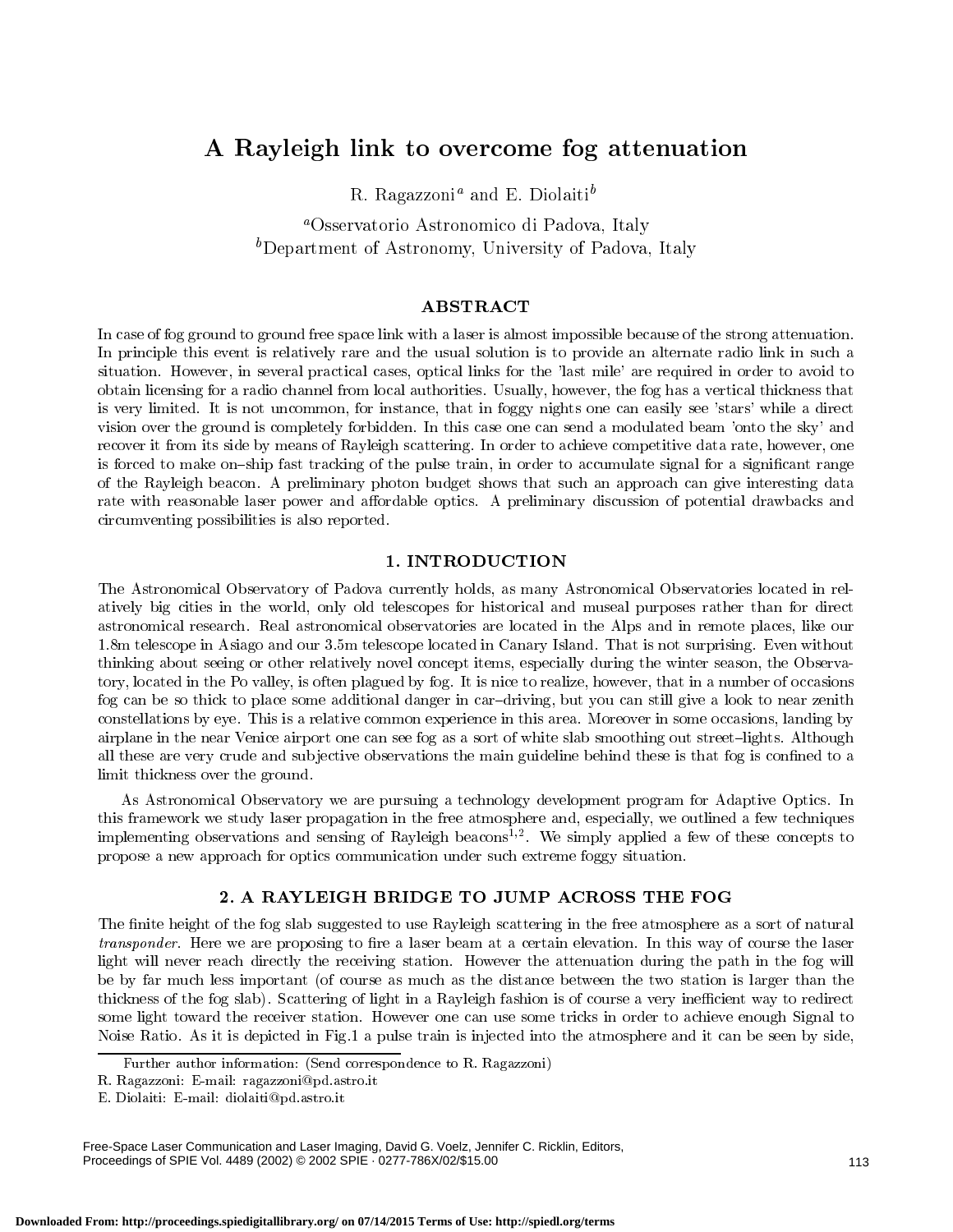

Figure 1. A train of pulses is launched onto the sky and, by Rayleigh scattering, is observed from a side telescope. The speed of the train beacon is just slightly smaller than c, but the speed on the focal plane of the receiving telescope is diminuished by the optical lever. The ratio can be as large as 4 orders of magnitude and the CCD is employed with a fast charge shifting during the exposure, so that a single pulse can accumulate enough Signal to Noise Ratio while it goes through the covered Field of View.

because of Rayleigh scattering, from a receiving telescope. The speed of the train pulse is  $\approx c$  and we assume that the beacon is reimaged onto a linear CCD. Let us assume a distance from the beacon to the receiving station of the order of  $\approx 2$ km. Since a linear CCD array of, let say,  $10^3$  pixel  $\approx 15 \mu m$  in size, is optically matched to the column beacon with a Field of View of half a radian, one is matching a column of 500m length to a 15mm linear length on the focal plane. The speed of a pulse is so hampered by the same linear ratio between the two lengths considered here, that is by a factor  $\approx$  5.5 x for. Speed of the pulse translates on the focal plane as a *mere* 9.1  $\times$  10°*ms*  $^{-1}$ . This speed, expressed in pixels per second, rather than in meters per seconds, gives the clock frequency one need to drive the CCD in order to accumulate on the same *logical* pixel all the light scattered by the pulse during its journey along the beacon column. Such a figure turns out to be, in the above mentioned example, as  $\approx 364MHz$  a value that is of the same order of what is currently available in the market for this type of detector. Of course in this case focal length should be kept so small that one is questioned by the focal ratio of the receiving station, in order to increase the aperture diameter. We do not go into any detail here, however we just point out that one need such a plate scale only along a specic direction so that an anamorphic relay with a rectangular aperture can be used, in order to achieve enough aperture without need for particularly fast optical design.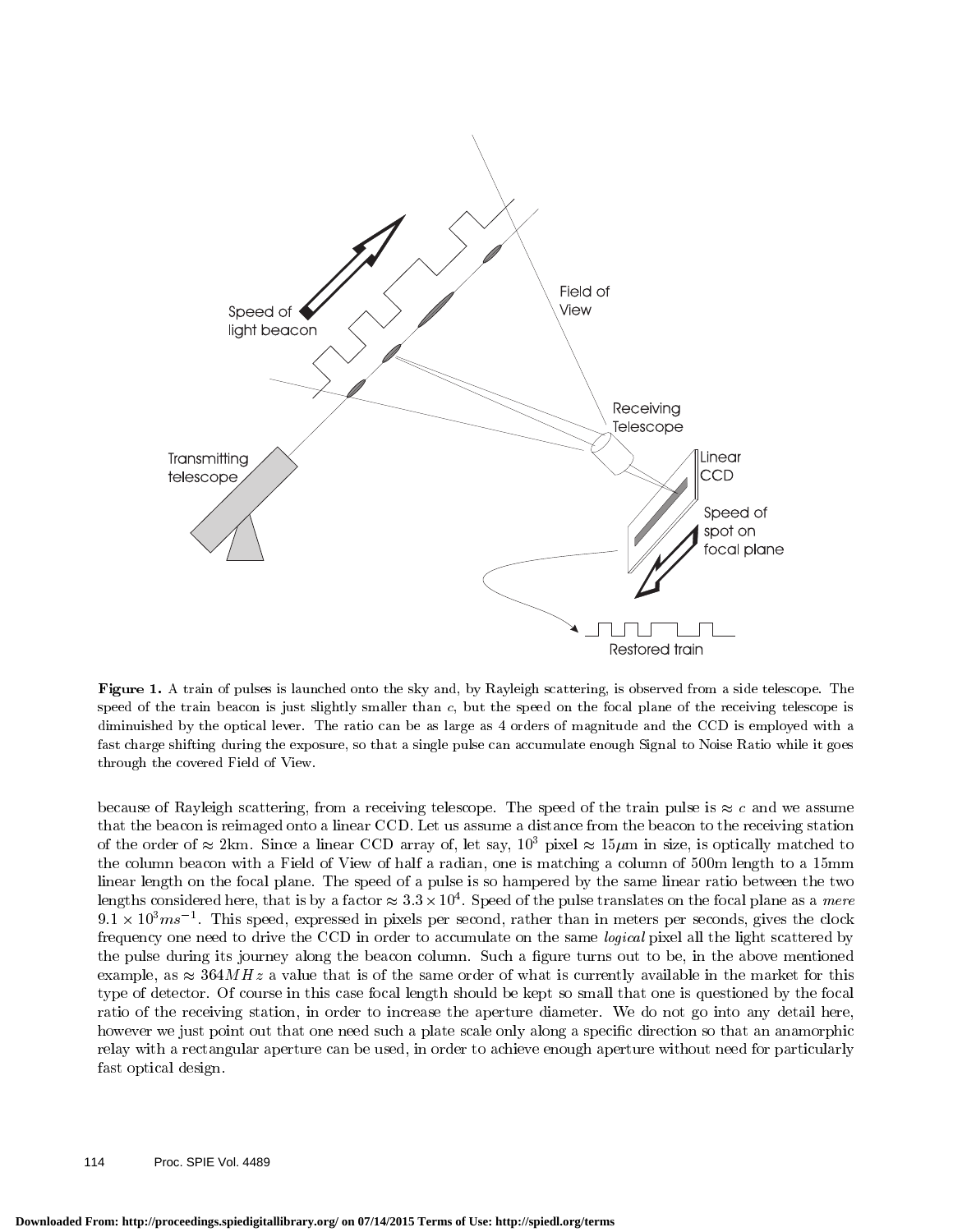

Figure 2. Basic geometrical data for the setup considered in the text. We assume the fog is a slab of thickness <sup>h</sup> with constant characteristic attenuation length  $l_0$ . Also, being d usually of the order of one mile, we assume atmospheric pressure constant in the volue where the Rayleigh beacon is deployed and observed.

#### 3. PHOTON BUDGET

Let us assume that two optical stations at a distance d experience a severe fog situation (see Fig.2). Here fog is characterized by two figures: the height h of the fog slab and the characteristic attenuation length  $l_0$ . The latter is such that light intensity  $I_0$  covering a pathlength d along an horizontal path will experience an attenuation given by:

$$
I_h = I_0 \exp\left(-l/l_0\right) \tag{1}
$$

usually in the technical literature attenuation is expressed in  $dB/km$  and figures in the range  $30...300dB/km$ are experienced. Recalling that 20dB corresponds to a factor 10 in attenuation it is easy to see that the reported figures corresponds roughly to  $l_0 \approx 30...300$ m (see for istance Ref.3).

Let us suppose, in this case, that the projector is tilted of 45 degree upward and that the receiving station will collect Rayleigh scattered photons along a certain Field of View. One can use the so-called Lidar equation<sup>4</sup> to retrieve the amount of collected photons. The scattered photons by a laser pulse of energy  $E$  fired at a range  $r$ , where the average pressure is  $P$ , gives back on the ground a number of photons per square meter and per meter of Rayleigh column, given by:

$$
N_{\gamma}(\text{photons} \times m^{-3}) \approx 6.7 \times 10^{10} \frac{E(\text{Joule}) P(\text{mBar})}{h^2(\text{m}) \lambda^4(\mu m)} \tag{2}
$$

In case of the Rayleigh setup shown in Fig.2 one can say that the efficiency of transfer of photons from the transmitter to a receiver of aperture  $D$  is given by the ratio of the collected scattered photons by the emitted ones. Recalling that the measurement is obtained by integrating along a Rayleigh column of size  $\theta d/\sqrt{2}$  one can easily find:

$$
\eta \approx \frac{hc}{E\lambda} \times \frac{\theta d}{\sqrt{2}} \times N_{\gamma} \left[ P\left(\frac{d}{\sqrt{2}}\right), h = \frac{d}{\sqrt{2}} \right]
$$
(3)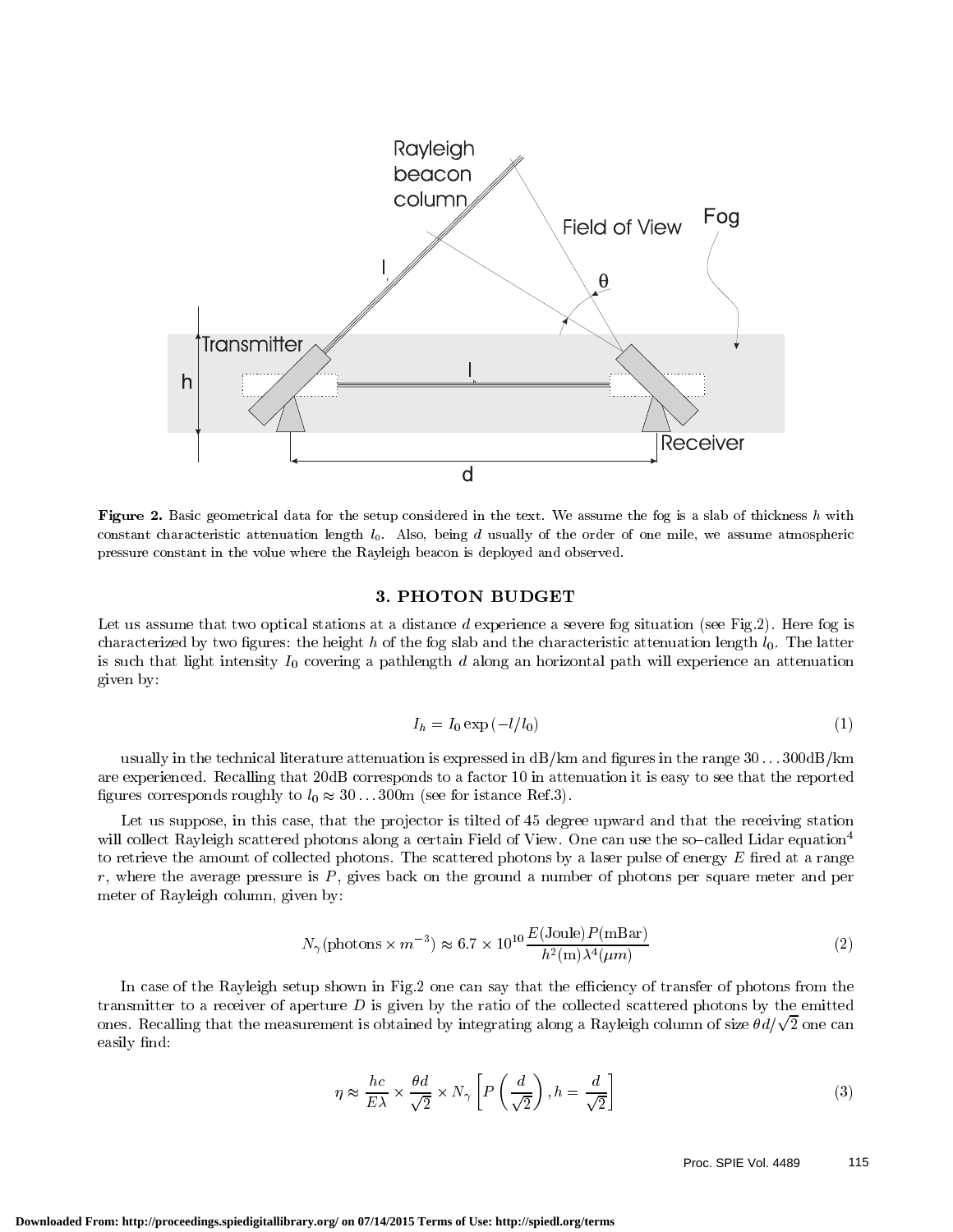Working out the latter relationship one get the following:

$$
\eta \approx 1.5 \times 10^{-14} \frac{\theta D^2 P(\text{mBar})}{d\lambda^5(\mu m)}
$$
(4)

A few comments are necessary to devise out the physical meaning of the various power-law dependencies:

- 1. The fth power law for wavelength is a combination of Rayleigh scattering law (a fourth power law) and the assumption to fix up the energy of the laser rather than the overall number of photons. A strong dependence upon the wavelength indicates that the Rayleigh approach described here is strongly weighted toward the shortest wavelength usable.
- 2. Dependence upon station's distance is only inversely linear. In fact, once distance is augmented, the collected portion of the Rayleigh beam increases, because we fixed up a certain FoV  $\theta$  for the receiver. This partially compensates the inverse square law because of the distance of the Rayleigh scattered light from the beacon to the receiver. Note that all the beacon is imaged, hence there is no any attenuation effect because of the distance from the laser source to the beacon region.
- 3. The dependence on the collecting surface assumes that in the horizontal case all of the energy is collected by the receiving station and that no loss in power is experienced at this level, so the estimate given here is a conservative limit.

As a case study we can take a Fov  $\sigma = 0.5$  radians (around 28.5), an aperture of  $D = 0.4m$ , a distance  $a = 2 \times 10^5$  m and a corresponding average pressure  $P \approx 1000$ mBar, and a wavelength of  $\lambda = 0.3 \mu m$ . An emciency of  $\eta \approx$  2.4  $\times$  10  $^-$  is obtained. Although this number sounds very low one should compare it with fog attenuation that amount to  $\exp(-a/\iota_0) \approx 1.1 \times 10$  — whenever a  $\iota_0 =$  30m is used. In the configuration used in this example, hence, the Rayleigh scattering approach is around 16 orders of magnitude more efficient when the approximation of  $h \ll l_0$  is used. Generally speaking the comparison between the two techniques can be given by estimating the ratios between the transmitted energy as:

$$
\frac{I_r}{I_h} \approx \eta \exp\left(\frac{d - 2\sqrt{2}h}{l_0}\right) \tag{5}
$$

With a figure of  $h = 100$ m the relative gain drops from  $\approx 10^{16}$  to *only* 15 orders of magnitude.

Provided that the efficiency is much larger one should, by the way, consider which are the types of power that can be adopted to transmit at a reasonable bandwidth. Let us assume that at SNR=3 one makes a single bit detection, and, because of monocromaticity, we also assume negligible background noise sources and an overall instrumental efficiency of  $\rho = 0.1$ . Under these conditions it is easy to see that one needs  $\approx 100$  photons to achieve a single bit detection. To achieve a certain bandwidth  $B$  in bps one needs a power  $W$  on the emitting laser given by:

$$
W \approx 1.3 \times 10^{-9} \frac{B d\lambda^4}{\theta \rho D^2 P (\text{mBar})} \exp\left(\frac{2\sqrt{2}h}{l_0}\right) \tag{6}
$$

Under the conditions we have outlined we obtain  $W \approx 3.25 \times 10^{-5} B$ . For istance, there is need of  $W \approx$ 3.25 Watt to transmit 100Kbps, while, on the other hand, a more reasonable  $W = 0.5$  Watt leads to an achievable data rate of  $B \approx 15.4$ Kbps. Of course we always refer to rough, uncompressed data transmission.

#### 4. CONCLUSIONS

Our mission is not intended to build up commercially usable optics link system. We are aware that the described approach has to be veried from the commercial point of view inorder to establish the size of its potential market, if any, and its cost-effectiveness. We think, however, we have *injected* in the community a somehow new approach that could, in this or modified form, spread new ideas in the optics communication field. It is in this spirit that we performed the analysis described in the text and it is in this spirit that the same should be read.

116 Proc. SPIE Vol. 4489